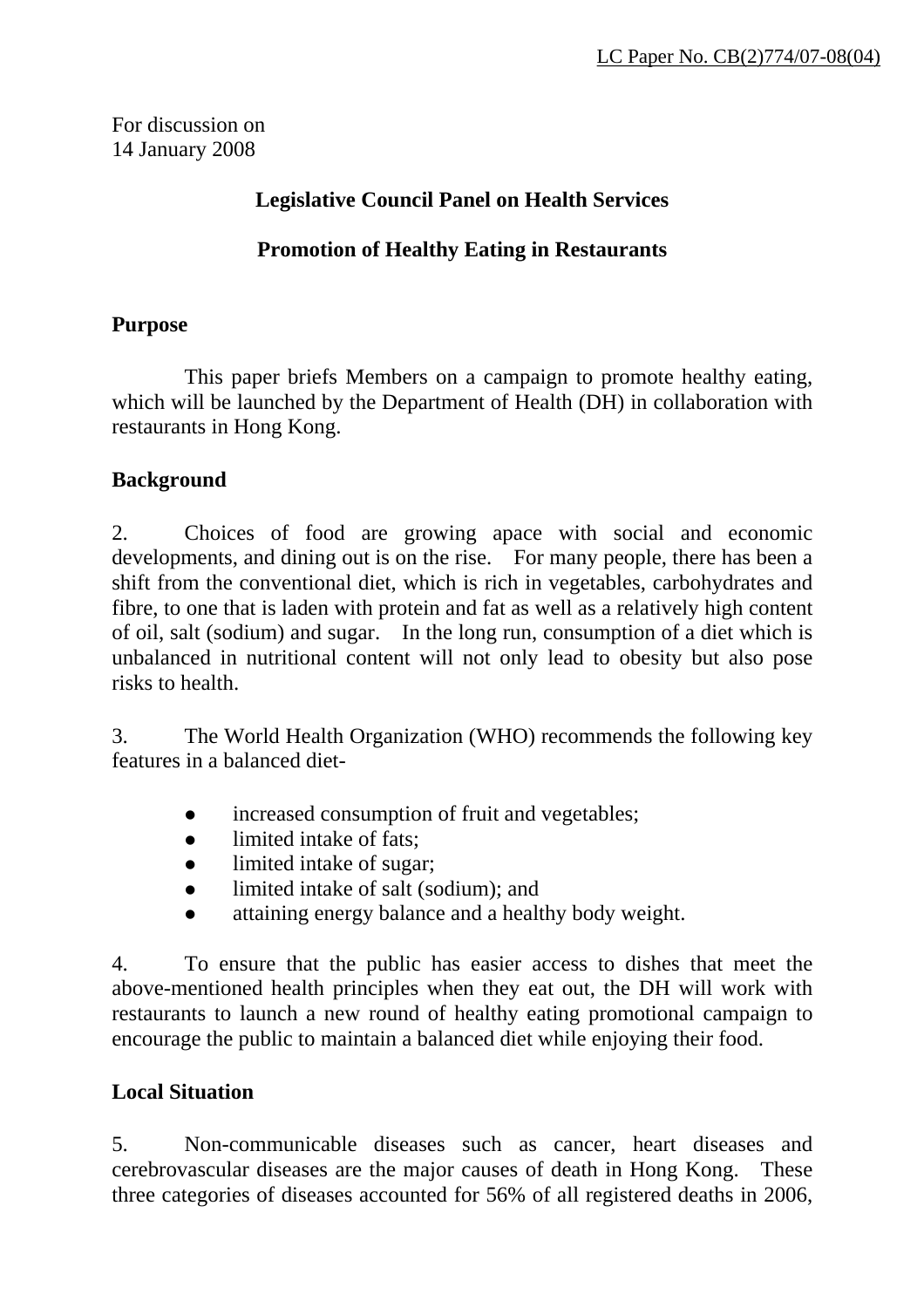thus imposing tremendous burden on our health care services. In the DH's Heart Health Survey conducted from 2004 to 2005, it was found that about 48% of the respondents were overweight or obese; about 7% had diabetes and about 39% had hypercholesterolaemia. The findings of the Population Health Survey 2003/2004 also showed that about 27% of the respondents had high blood pressure. Unhealthy eating habit is one of the major causes of these health problems. However, the findings of a behavioural risk factor surveillance conducted by the DH in 2006 indicated that only 22% of the respondents consumed at least 5 servings of vegetables and fruit (i.e. 400 grams) a day on average. In other words, whilst people are aware of the importance of a balanced diet, many have yet to act accordingly.

6. On the other hand, it is common for Hong Kong people to dine out. The Baseline Survey of the EatSmart@restaurant.hk Campaign conducted in March 2007 showed that 27%, 44% and 6% of the respondents had their breakfast, lunch and dinner away from home for more than five times each week respectively. The survey also found that 60%, 40% and 27% of the respondents felt that food served in restaurants was too oily, salty or sweet respectively. Among the respondents, 84% and 53% respectively opined that restaurants did not provide enough fruit and vegetables. Another key finding of the Baseline Survey was that over 90% of the respondents hoped to have more healthy food choices when eating out.

## **Objectives of the Campaign**

7. In the light of the findings, the DH will launch an EatSmart@restaurant.hk Campaign with relevant organizations to encourage and assist restaurants to provide more dishes with fruit and vegetables as main ingredients, and with less oil, salt and sugar. This would make available more healthy choices for customers, making it easier for them to follow the principles of healthy eating when eating out.

#### **Implementation**

8. The EatSmart@restaurant.hk Campaign will adopt a multi-pronged strategy which is in line with the "Global Strategy on Diet, Physical Activity and Health" advocated by the WHO. That includes creating an environment that is conducive to healthy eating, education and support, publicity and advocacy, as well as research and evaluation. The Bangkok Charter for Health Promotion in a Globalized World promulgated by the WHO at the Sixth Global Conference on Health Promotion in 2005 also pointed out that cross-sectoral collaboration was the cornerstone for improving population health. Given this, the DH established a Taskforce in April 2007, with representation of the Food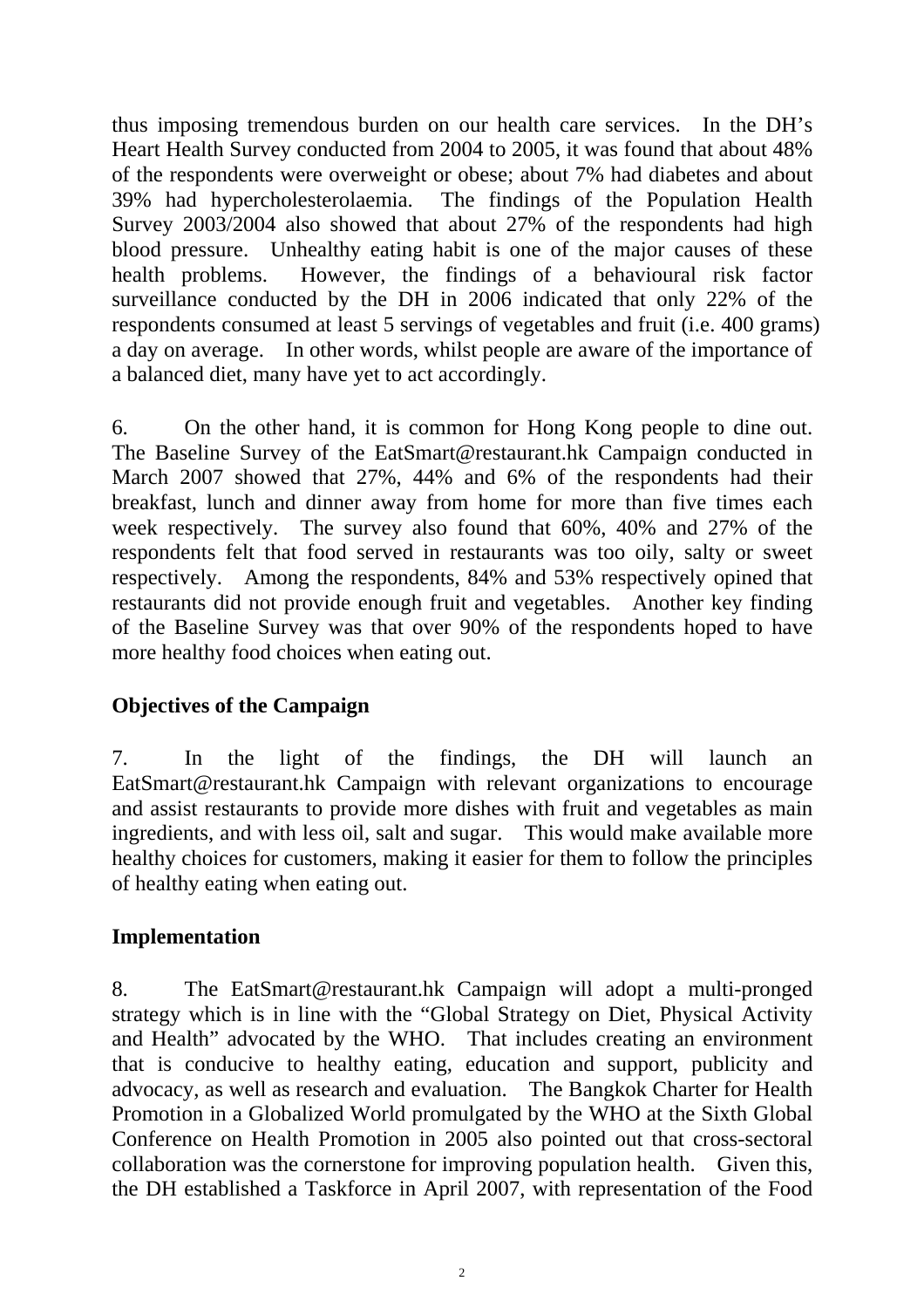and Environmental Hygiene Department (FEHD), the Hong Kong Federation of Restaurants & Related Trades, the Association for Hong Kong Catering Services Management, the Association of Restaurant Managers, the Chinese Cuisine Training Institute, professional organisations and consumer representatives. The Taskforce steers the entire campaign, and actively consults the catering industry and explores the feasibility of the Campaign.

9. The success of the Campaign hinges on, among other key factors, whether the customers will choose to order healthy dishes, and hence increase the sales volume of such dishes. The capability of restaurants in preparing healthy dishes that are appealing to customers in look, smell and taste will also have a direct bearing on the effectiveness of the Campaign. To this end, the DH has made reference to similar campaigns abroad and has worked closely with the local catering industry to develop nutritional benchmarks tailored to the local situation and needs. Training and support will also be provided for restaurant staff to strengthen their ability to design and prepare healthy dishes.

10. It is equally important to step up public education and promotion on healthy eating habits. Participating restaurants will pledge to provide at least five healthy dishes (called "EatSmart Dishes") on their regular menus. Such dishes should include those belonging to the categories of "More Fruit and Vegetables"<sup>[1](#page-2-0)</sup> and "3 Less"<sup>[2](#page-2-1)</sup>. They are also required to display an EatSmart Campaign decal at prominent locations and "EatSmart Dish" icons on menus to remind and encourage customers to choose those dishes. Continuous efforts will also be made to disseminate the message of healthy eating to the public through different channels while encouraging the catering sector to publicise and design new healthy dishes for the public.

# **Outcome of the Pilot Project**

 $\overline{a}$ 

11. To test the feasibility of and public acceptance of the Campaign, the DH launched a one-month pilot project in the summer of 2007. Nearly 300 Chinese restaurants and fast food restaurants participated. The DH subsequently conducted a survey on 50 randomly selected participating restaurants and interviewed 500 customers and 200 restaurant staff to evaluate the effectiveness of the pilot project.

<span id="page-2-0"></span><sup>1</sup> Dish of "More Fruit and Vegetables" refers to dishes that have only vegetables and fruit as ingredients or where portions of vegetables and fruit are more than twice that of meat.

<span id="page-2-1"></span><sup>&</sup>lt;sup>2</sup> Dish of "3 Less" refers to dishes that use less fat or oil, salt and sugar in cooking or preparation and meet the "three less" requirement.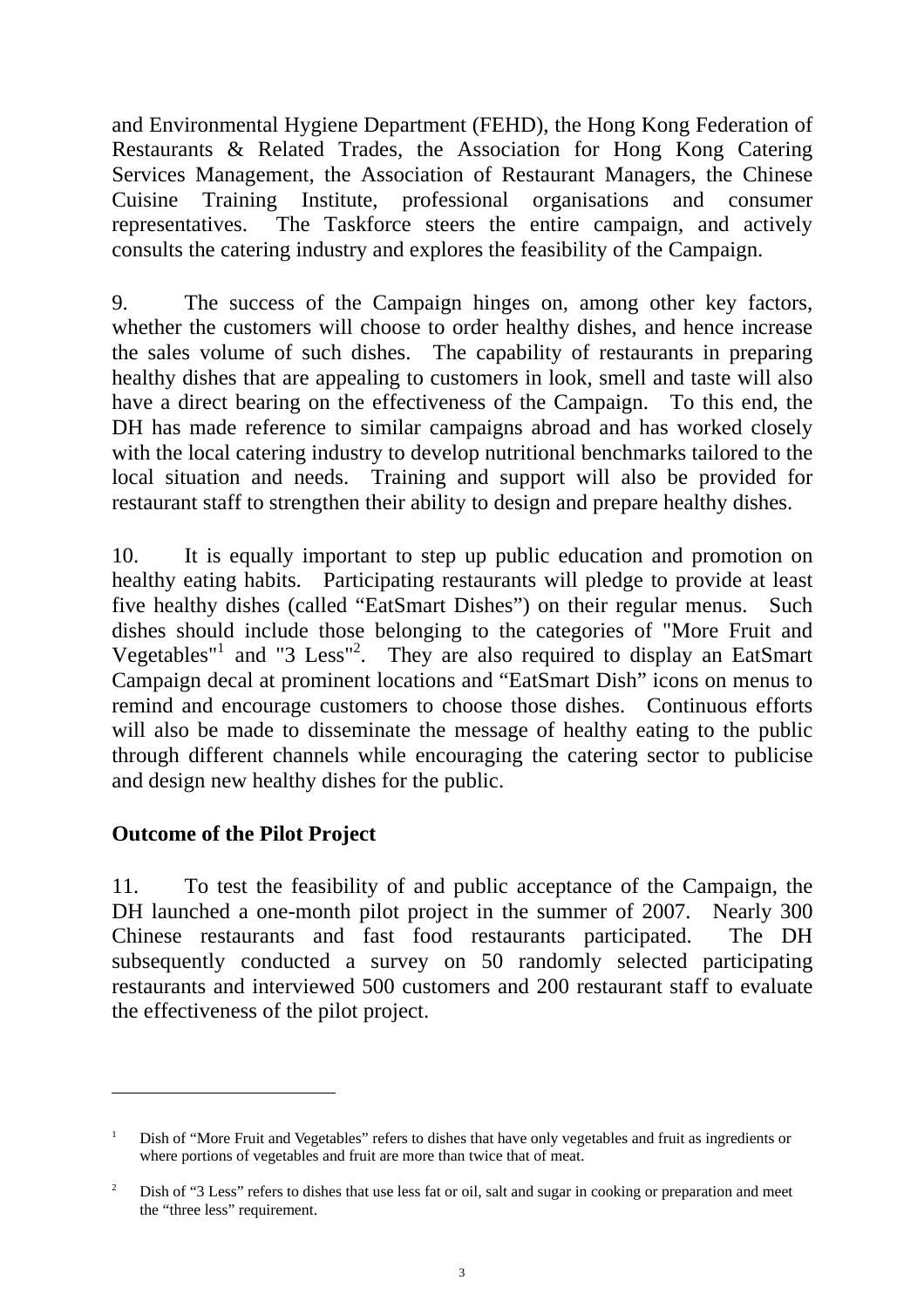12. Findings of the survey indicated that 50 restaurants have provided over 400 new EatSmart Dishes on their menus during the month. All of the interviewed restaurant staff indicated that they could work well to meet the requirements of the project and 95% of them found more customers opted for healthier dishes, while 62% of the restaurants reported that the sales volume of the healthier dishes rose. As for the customers, their feedback was positive with 99% welcoming the initiative launched in the restaurants and 75% indicating they would patronise the restaurants again for the healthy dishes.

#### **Launching of the Territory-wide Campaign**

13. Having regard to the views of the taskforce for EatSmart@restaurant.hk Campaign and the experience gained from the pilot project, the DH will extend the Campaign across the territory in collaboration with various stakeholders. The Taskforce has revised the details of the Campaign, and made specific arrangements regarding the eligibility of restaurants to participate in the Campaign, staff training, continuous support, use of publicity materials as well as collection of customers' feedback.

14. As part of its efforts to promote the Campaign, the DH will send out enrolment forms to the catering industry through the newsletter of FEHD, and encourage catering operators to join the Campaign through trade associations. The Campaign will be further promoted to the catering operators and the public by a press conference and a dedicated webpage. Moreover, the DH will extend invitations to restaurants through members of the Taskforce and community-based networks. In early 2008, the DH will launch a territorywide publicity drive and the public may access a list of EatSmart restaurants from the webpage or recognize them from the decal exhibited prominently in the premises. Most of the 300 restaurants participating in the pilot project have shown interest in joining the territory-wide Campaign.

15. Enrolment status of participating restaurants will be valid till the end of each year. To ensure that the participating restaurants have met the requirements of the Campaign, the DH will conduct random visits to their premises. All the participating restaurants are encouraged to proactively communicate with the customers, so as to understand and meet their need. If feedback from visits or customers' opinions indicates that a participating restaurant has inadequacies, the DH will require the restaurant to follow up and confirm in writing that improvement measures have been taken. The DH will report the progress of the Campaign to the Taskforce from time to time, and consult the Taskforce before cancelling the enrolment status of any participating restaurant.